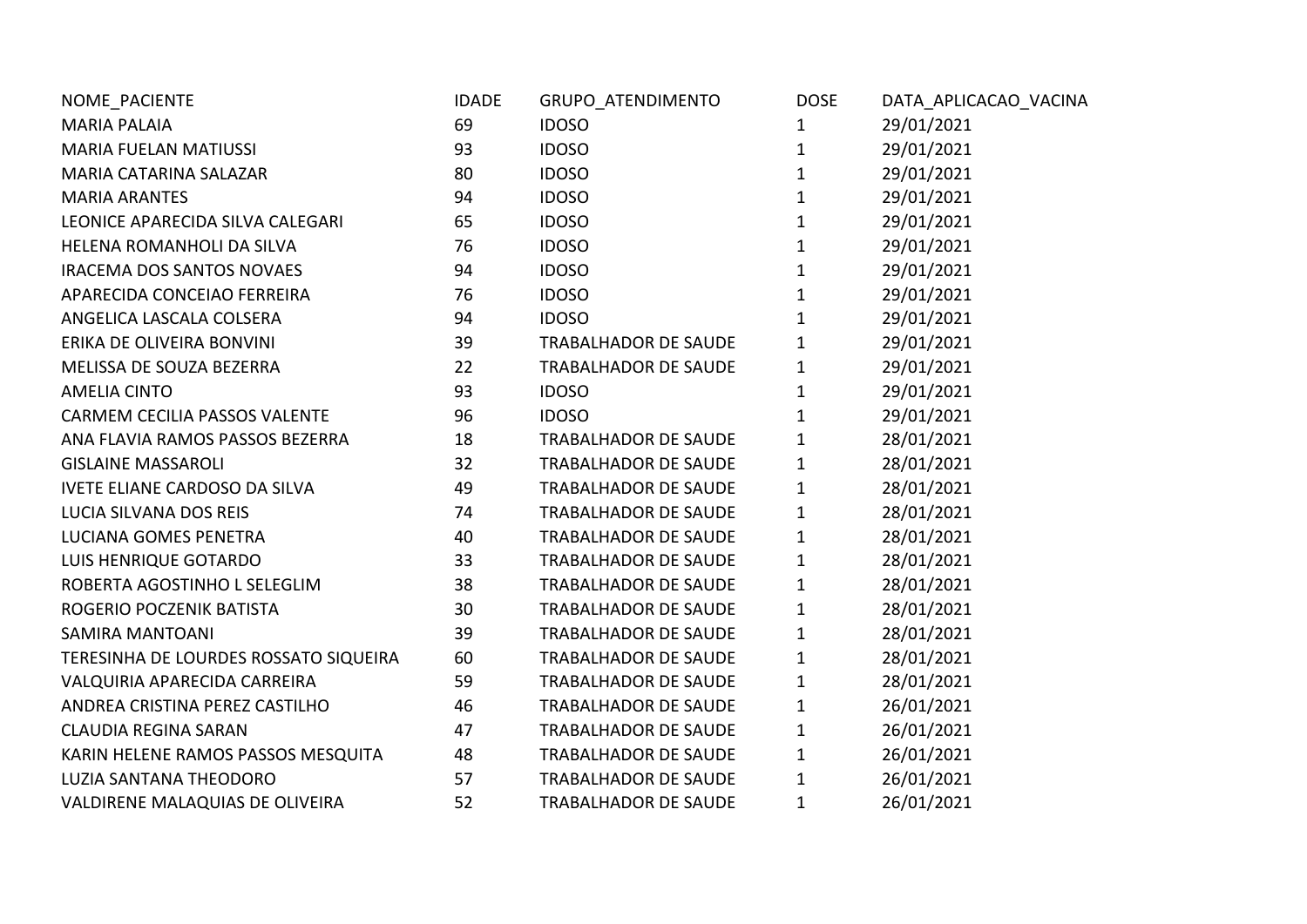| <b>ALFREDO AMADOR TONELO</b>           | 63 | <b>TRABALHADOR DE SAUDE</b> | $\mathbf 1$  | 22/01/2021 |
|----------------------------------------|----|-----------------------------|--------------|------------|
| ANA MARIA SANTANA                      | 49 | <b>TRABALHADOR DE SAUDE</b> | $\mathbf 1$  | 22/01/2021 |
| <b>ANDRE LUIS NEVES</b>                | 62 | <b>TRABALHADOR DE SAUDE</b> | $\mathbf{1}$ | 22/01/2021 |
| ANDREA CRISTINA ROSA                   | 38 | <b>TRABALHADOR DE SAUDE</b> | $\mathbf{1}$ | 22/01/2021 |
| ANGELICA CABRAL PEREIRA DE BONIS       | 39 | <b>TRABALHADOR DE SAUDE</b> | $\mathbf 1$  | 22/01/2021 |
| DANIEL JOSE FILIZOLA DE OLIVEIRA       | 31 | <b>TRABALHADOR DE SAUDE</b> | $\mathbf 1$  | 22/01/2021 |
| FERNANDO APARECIDO PAULA               | 41 | <b>TRABALHADOR DE SAUDE</b> | $\mathbf{1}$ | 22/01/2021 |
| <b>GENESIS SILAS BARBOSA</b>           | 38 | <b>TRABALHADOR DE SAUDE</b> | $\mathbf{1}$ | 22/01/2021 |
| <b>IRMA LORENCINI</b>                  | 62 | <b>TRABALHADOR DE SAUDE</b> | $\mathbf{1}$ | 22/01/2021 |
| <b>IVELISE MIGUEL VICCARI OLIVEIRA</b> | 59 | <b>TRABALHADOR DE SAUDE</b> | $\mathbf 1$  | 22/01/2021 |
| <b>JOSE ANTONIO S MELANI</b>           | 61 | <b>TRABALHADOR DE SAUDE</b> | $\mathbf{1}$ | 22/01/2021 |
| <b>JULIANA CARREIRA GREGO</b>          | 38 | <b>TRABALHADOR DE SAUDE</b> | $\mathbf 1$  | 22/01/2021 |
| <b>KELLY CRISTINA SANTOS</b>           | 39 | <b>TRABALHADOR DE SAUDE</b> | $\mathbf{1}$ | 22/01/2021 |
| LAZARA FABIANA MAGNI FRANZONI          | 45 | <b>TRABALHADOR DE SAUDE</b> | $\mathbf 1$  | 22/01/2021 |
| LETICIA DANIEL DOS SANTOS LUPETI       | 28 | <b>TRABALHADOR DE SAUDE</b> | $\mathbf{1}$ | 22/01/2021 |
| LILIAN CASSIA CAMPOS FERREIRA BAGGIO   | 55 | <b>TRABALHADOR DE SAUDE</b> | $\mathbf{1}$ | 22/01/2021 |
| LUCIENE BORGES MENDONCA                | 41 | <b>TRABALHADOR DE SAUDE</b> | $\mathbf{1}$ | 22/01/2021 |
| LUCILENE APARECIDA SEGATO              | 52 | <b>TRABALHADOR DE SAUDE</b> | $\mathbf 1$  | 22/01/2021 |
| MALVINA SILVA BORELLA                  | 50 | <b>TRABALHADOR DE SAUDE</b> | $\mathbf 1$  | 22/01/2021 |
| <b>MARCELA SOUZA FRATA</b>             | 18 | <b>TRABALHADOR DE SAUDE</b> | $\mathbf{1}$ | 22/01/2021 |
| <b>MARCIA REGINA RODRIGUES SOUZA</b>   | 35 | <b>TRABALHADOR DE SAUDE</b> | $\mathbf{1}$ | 22/01/2021 |
| <b>MARCIO RODRIGO GOMES</b>            | 40 | <b>TRABALHADOR DE SAUDE</b> | $\mathbf 1$  | 22/01/2021 |
| REGIANE DO CARMO VERAQUAS              | 39 | <b>TRABALHADOR DE SAUDE</b> | $\mathbf 1$  | 22/01/2021 |
| ROSEANE SOUZA MARTINS                  | 52 | <b>TRABALHADOR DE SAUDE</b> | $\mathbf{1}$ | 22/01/2021 |
| SANDRO MARCOLINO CABRAL                | 37 | <b>TRABALHADOR DE SAUDE</b> | $\mathbf{1}$ | 22/01/2021 |
| THAIS HELELA BERLESE                   | 32 | <b>TRABALHADOR DE SAUDE</b> | $\mathbf 1$  | 22/01/2021 |
| VERUSCA DE FATIMA FARIA BARTOLOMEU     | 46 | <b>TRABALHADOR DE SAUDE</b> | $\mathbf 1$  | 22/01/2021 |
| DAIANE GABRIELE SANTANA                | 22 | <b>TRABALHADOR DE SAUDE</b> | $\mathbf{1}$ | 21/01/2021 |
| KAIQUE SANTANA THEODORO                | 26 | <b>TRABALHADOR DE SAUDE</b> | $\mathbf 1$  | 21/01/2021 |
| LINDINALVA ALVES BRAGA                 | 46 | <b>TRABALHADOR DE SAUDE</b> | 1            | 21/01/2021 |